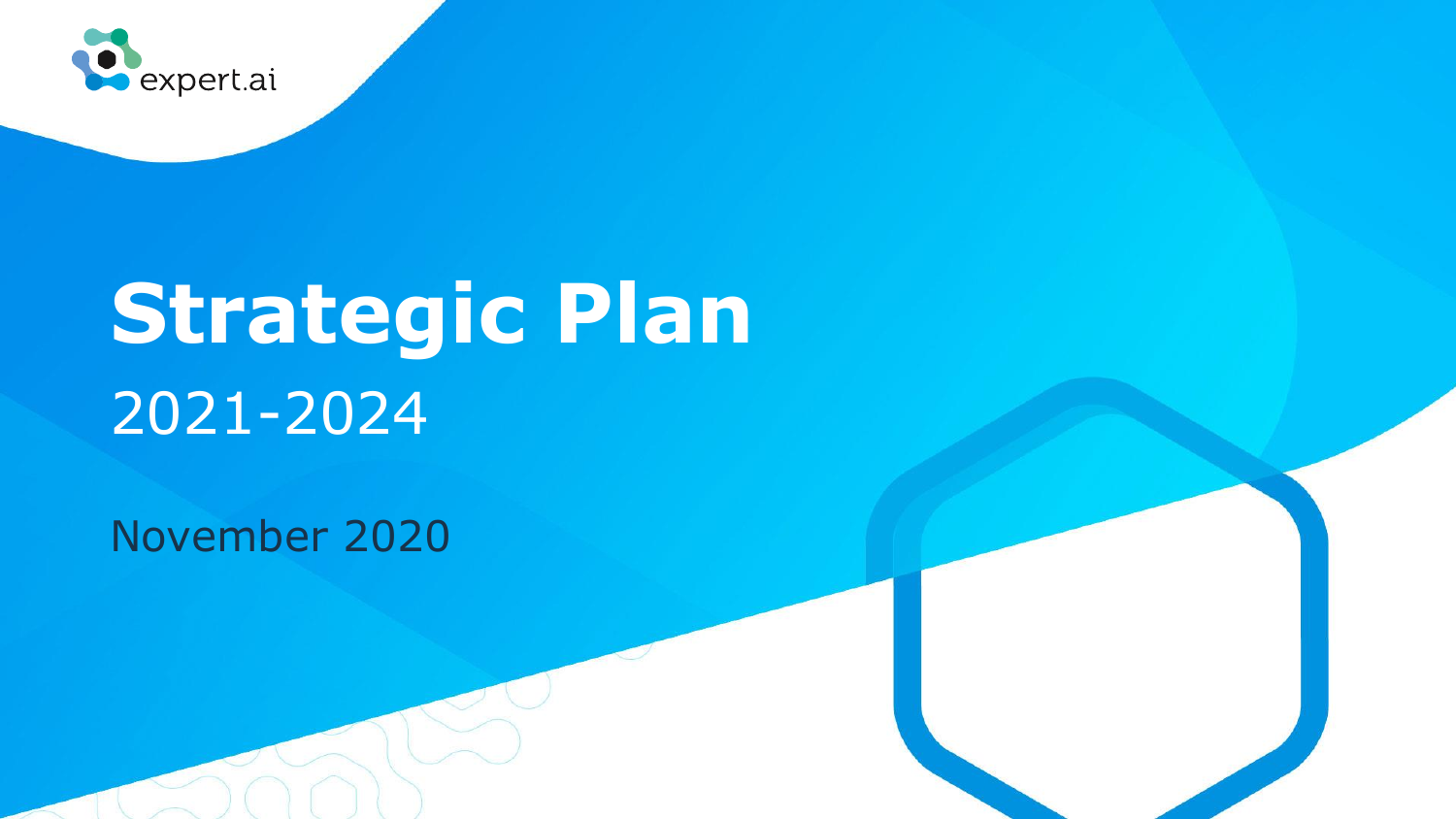# Background



#### **Focus on AI natural language understanding (NLU)**

- Unique combination of proprietary symbolic and open source ML approaches
- 200 NLU engineers, computational linguists, knowledge engineers
- 150 customers across Fortune 2000 and government
- Market recognition from Forrester Wave and Gartner MQ

#### **Public Company – Poised for Growth**

- AIM listed (EXSY) with branches in US, UK, France, Germany, Spain, Switzerland and Italy
- \$39MM in revenue 2019 and cash flow break-even (2019) 80% revenue in Europe
- Raised \$30MM growth capital in August 2020
- 2024 target of \$100MM in ARR scalable SaaS platform and US growth focus
- $\sim$  40% founder/core investor control, 60% free float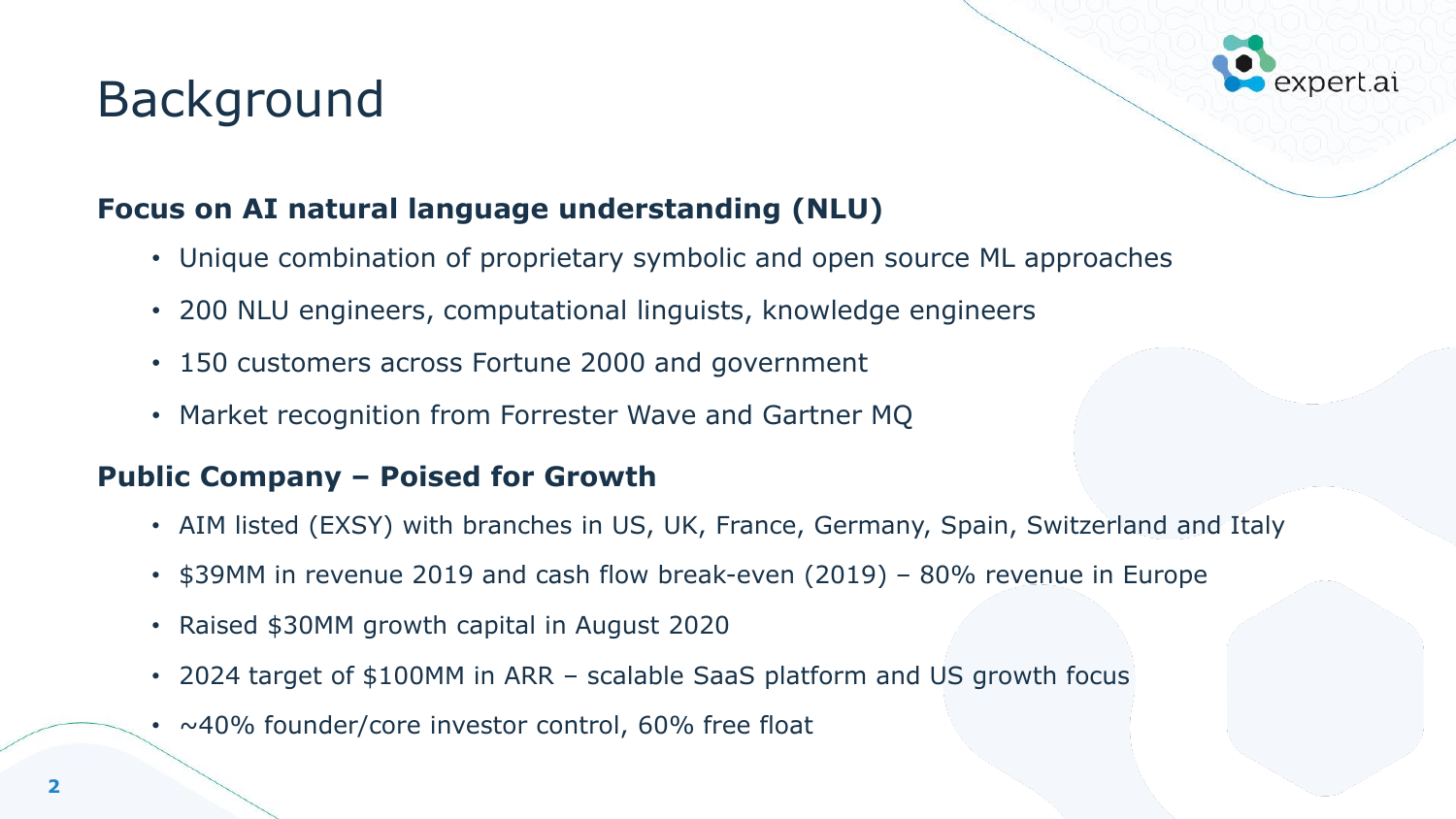# expert.ai **Technology Platform UNDERSTANDING REASONING LEARNING DECISION MAKING**

#### **Best-in-class AI platform for text understanding and analytics**

- More than 400 man/years of development
- 2 million concepts and entities, 6 million relations, advance rules based system

Recognize the right meaning of every word and expression in the context with one of the highest levels of accuracy in the market (source Forrester)

Based on patented AI algorithms, Cogito mimics the human ability to read and understand any textual content

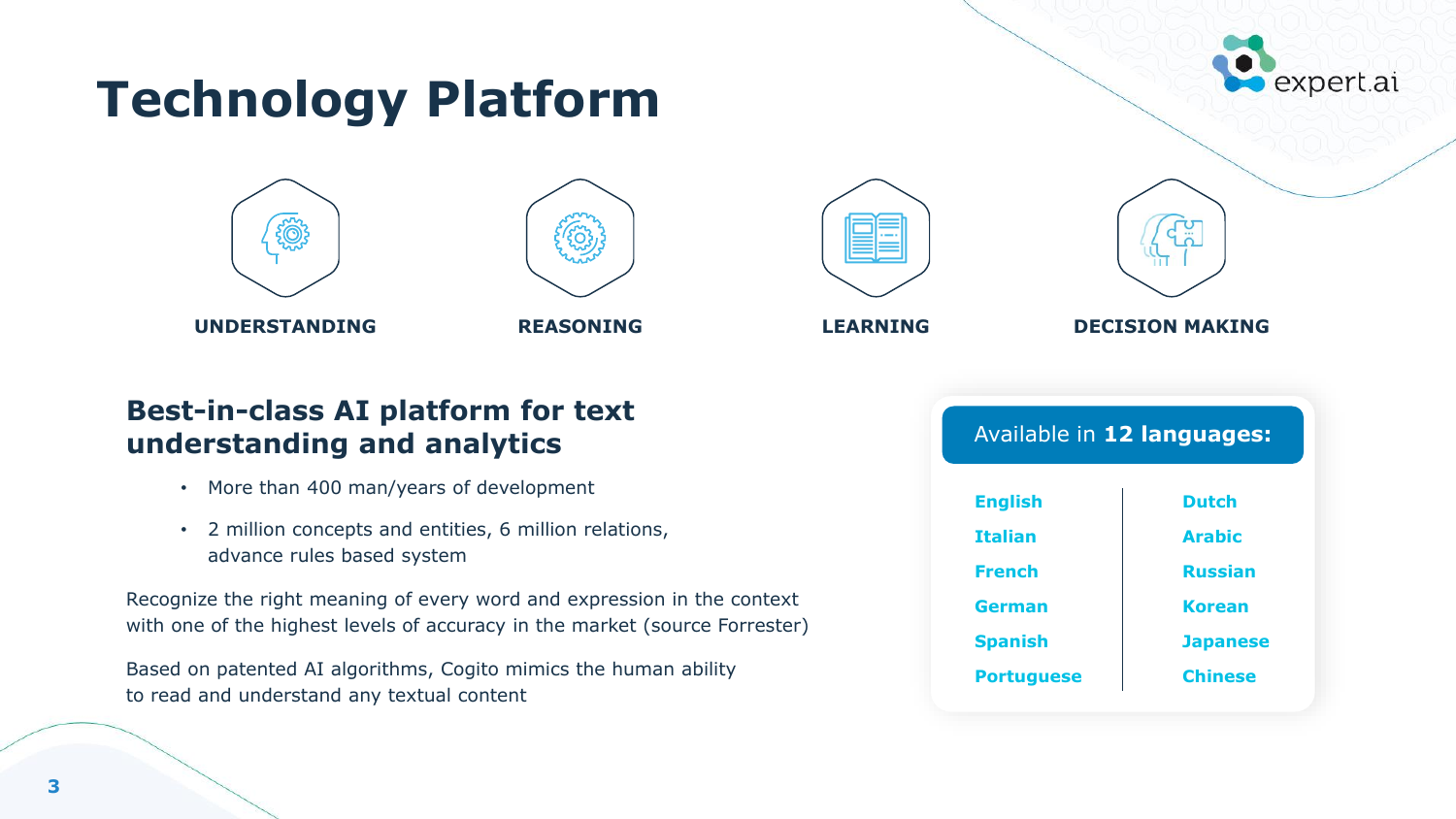### **Customers**



**Expert System has helped global brands across all major industries**



**Government Agencies**  Europe and USA







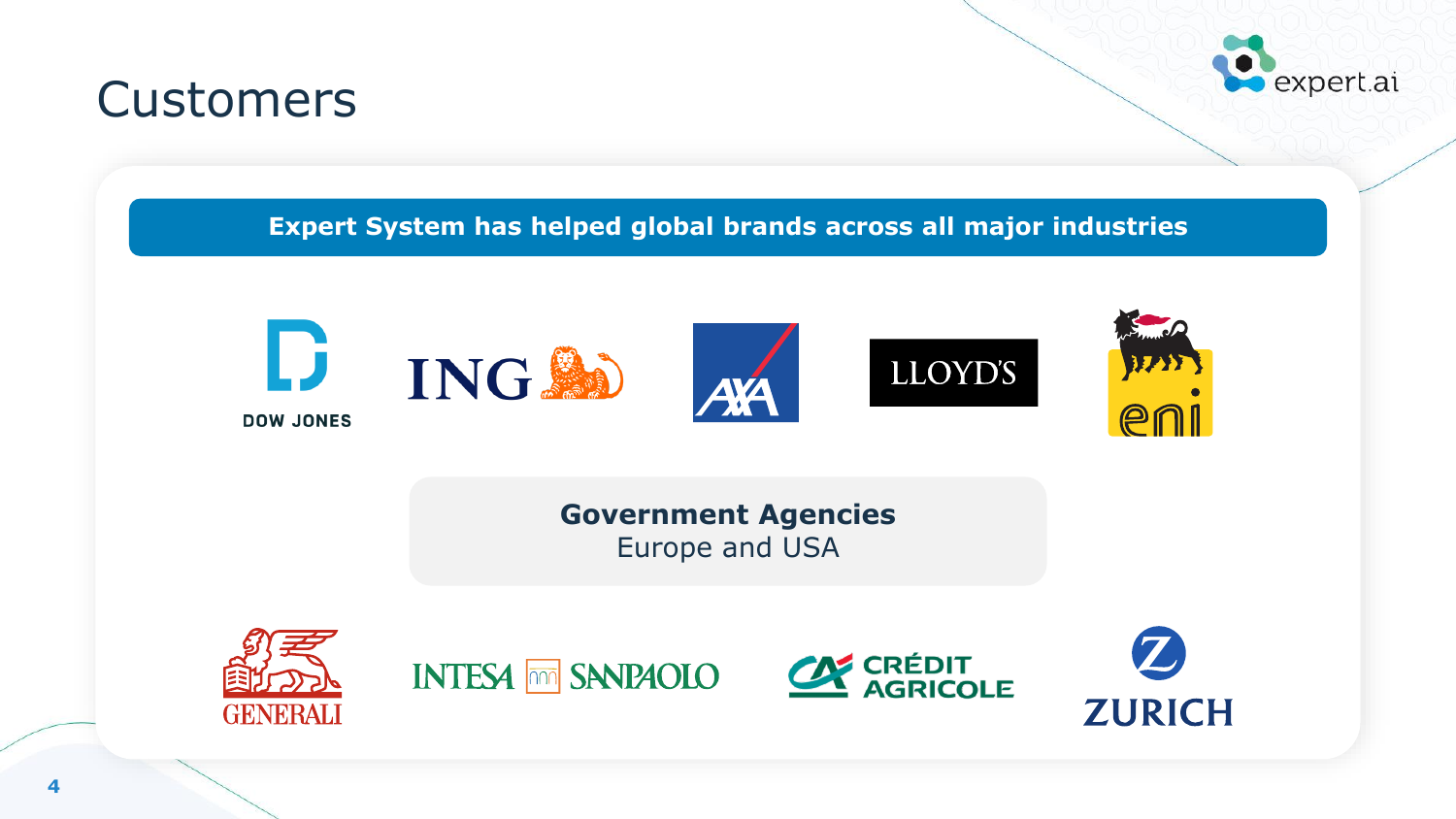# Growth Thesis



#### • **Situation:** Emerging recognition of AI NLU/NLP potential

- ML advances driven by open source BERT, GPT-3
- Growth of point solution AI language start-ups
	- Conversational AI for sales and customer support (e.g. Gong, ASAPP)
	- Sentiment and text analysis
- RPA accelerating business processes involving text/language data
- **Complication:** Complexity remains barrier to successful adoption at scale
	- Data teams work with fragmented environment of OS approaches and models
	- Weak integration across data, IT, and SME teams
	- ML models data and compute greedy, difficult to manage, and unexplainable
	- High failure rate in deploying solutions
- **Resolution:** Practical AI NLU/NLP wins simple to design, build, operate
	- Intuitive tools to design and deploy real solutions across the enterprise
	- Open and flexible approach to range of AI technology
	- Workflows to bring to scale in the enterprise or technology stack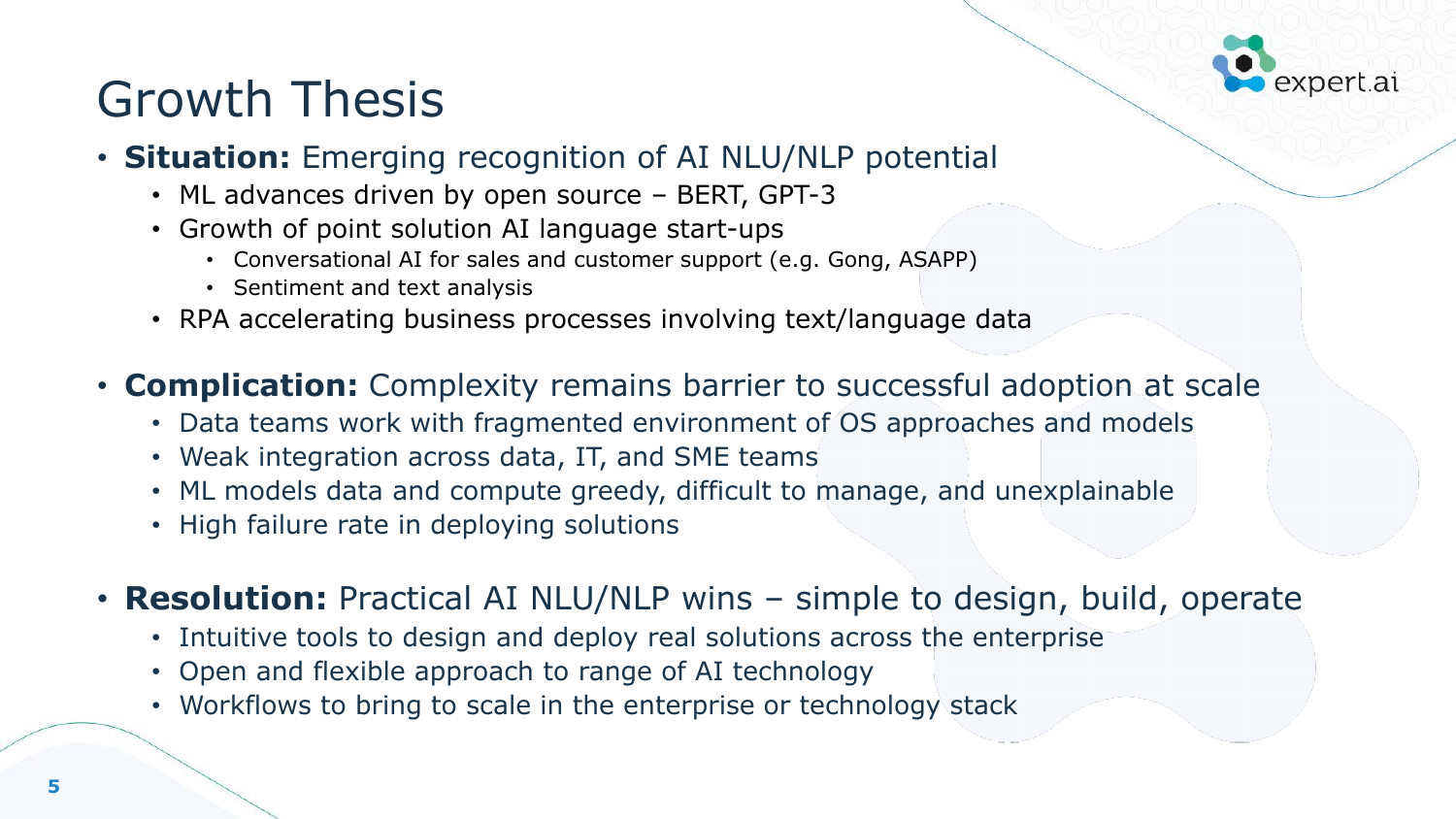# Competition



#### Open source – spaCy, StanfordNLP, NLTK

- Libraries/repositories not platforms for build/deploy/monitor
- No collaboration tools for SME's

#### AI/ML Platforms – Datarobot, H20.ai

- No/limited NLU capability
- ML only

#### Google, Amazon, Microsoft NLP offerings

- Fragmented services
- Cloud only
- ML only and no/limited domain relevance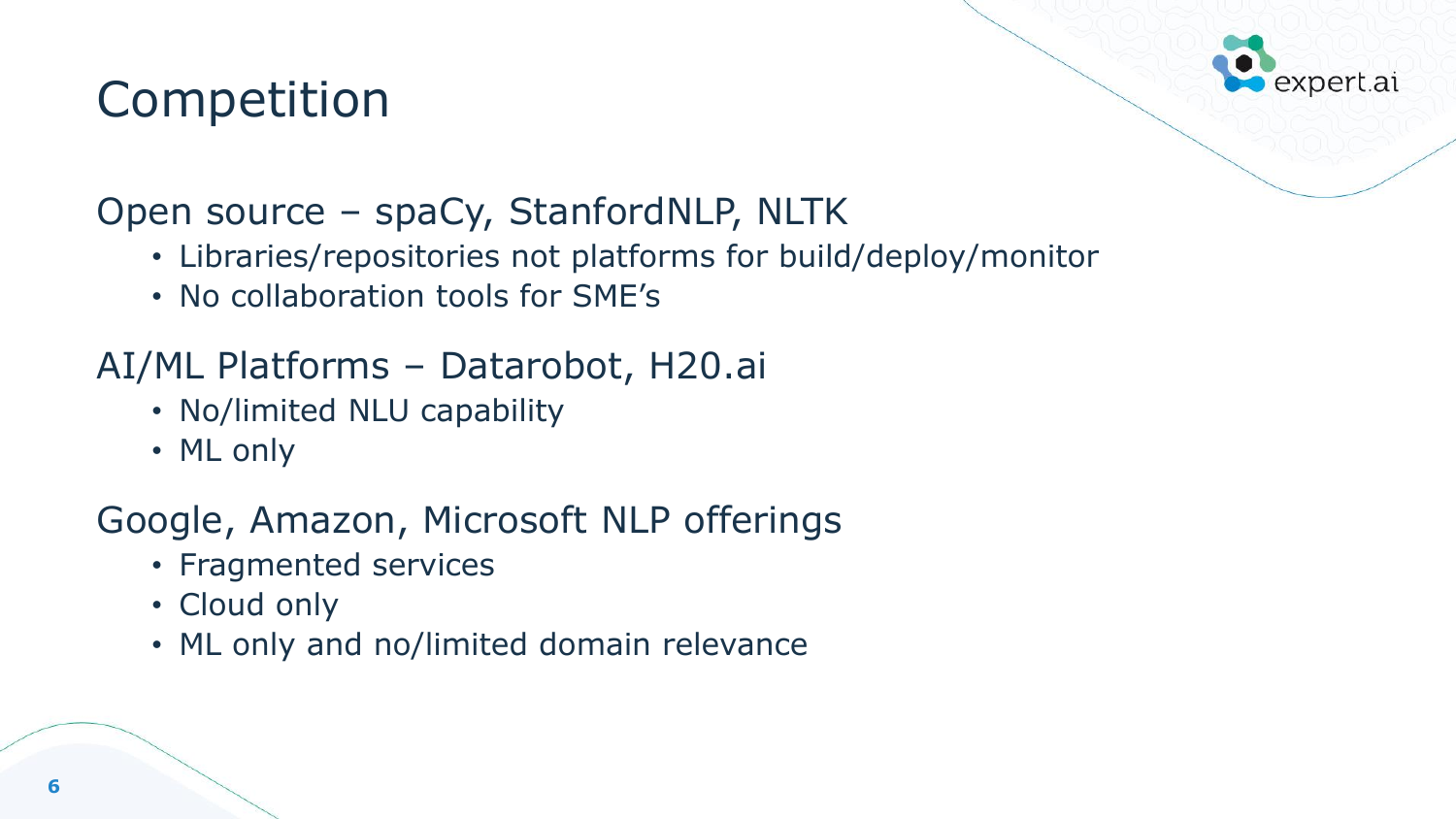# NLOps - the Reference Platform for NLU/NLP

#### Simplify tools

- Intuitive low-code design environment
- Engage data scientists, software developers, IT team, and business users

Enable Hybrid NL to combine proprietary and open source approaches

- Symbolic/knowledge graph domain depth
- Open source machine learning/deep learning for scale
- Lower compute costs, smaller training sets, explainable outcomes

Integrate platform – data input →design/build/deploy/operate→workflow

- Tools/workflows to build, deploy, and manage at enterprise scale
- Vertical "accelerators" for time to value deployments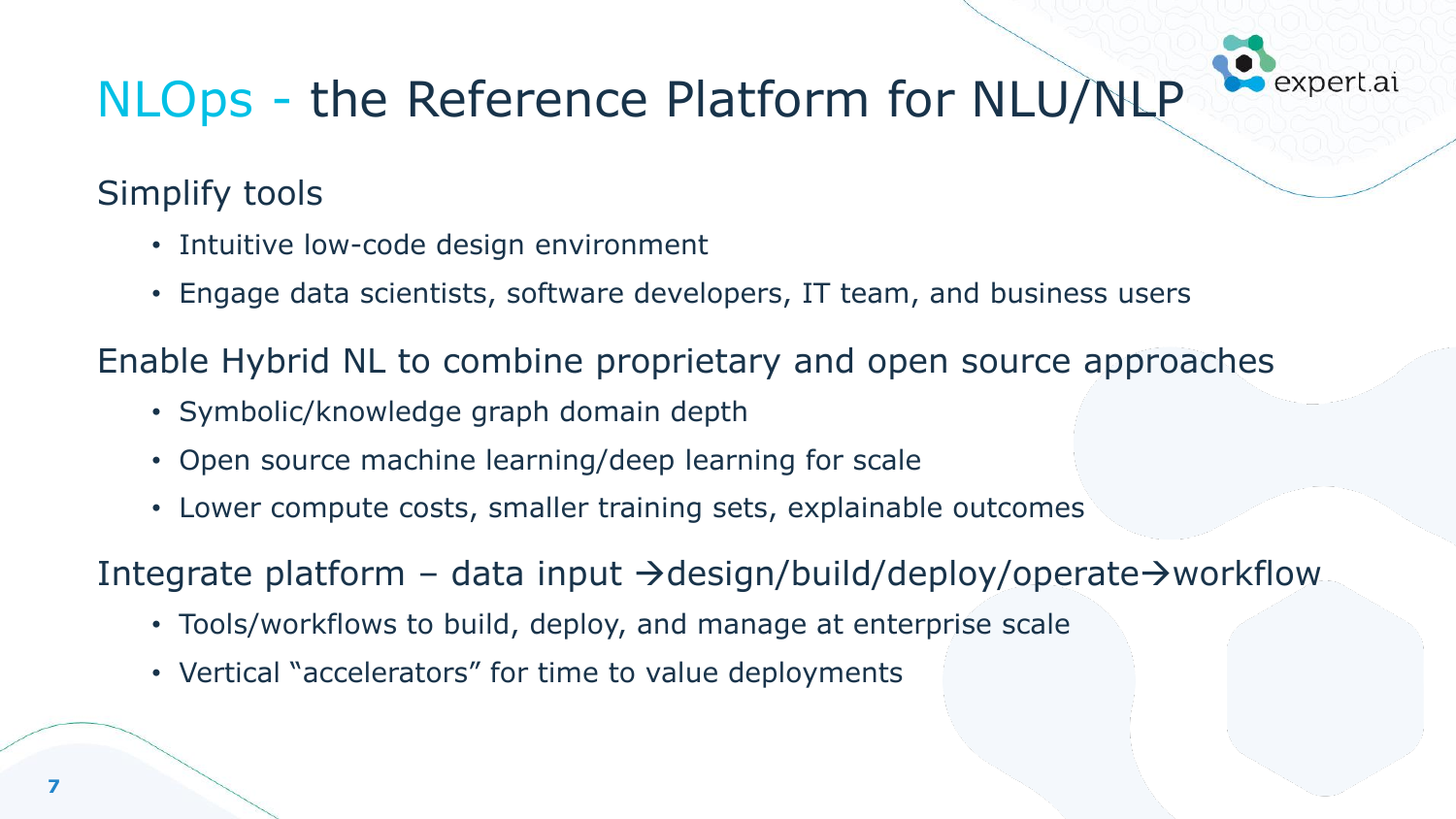# Business Model



- Broaden Offer lower entry price & attract open source users
	- NLapi entry service launched
	- Studio/Edge api for design/build launch November
	- Additional vertical/domain services on-going
	- Full platform launch March 2021
	- \$10k to "call for quote" \$200k+ price points
- Accelerate acquisition and lower cost to serve
	- Low touch/volume sale in the bottom of the funnel freemium and individuals
	- Direct Team focus on repeatable solution packages
	- Added focus on Indirect & OEM ~40% of revenue by 2024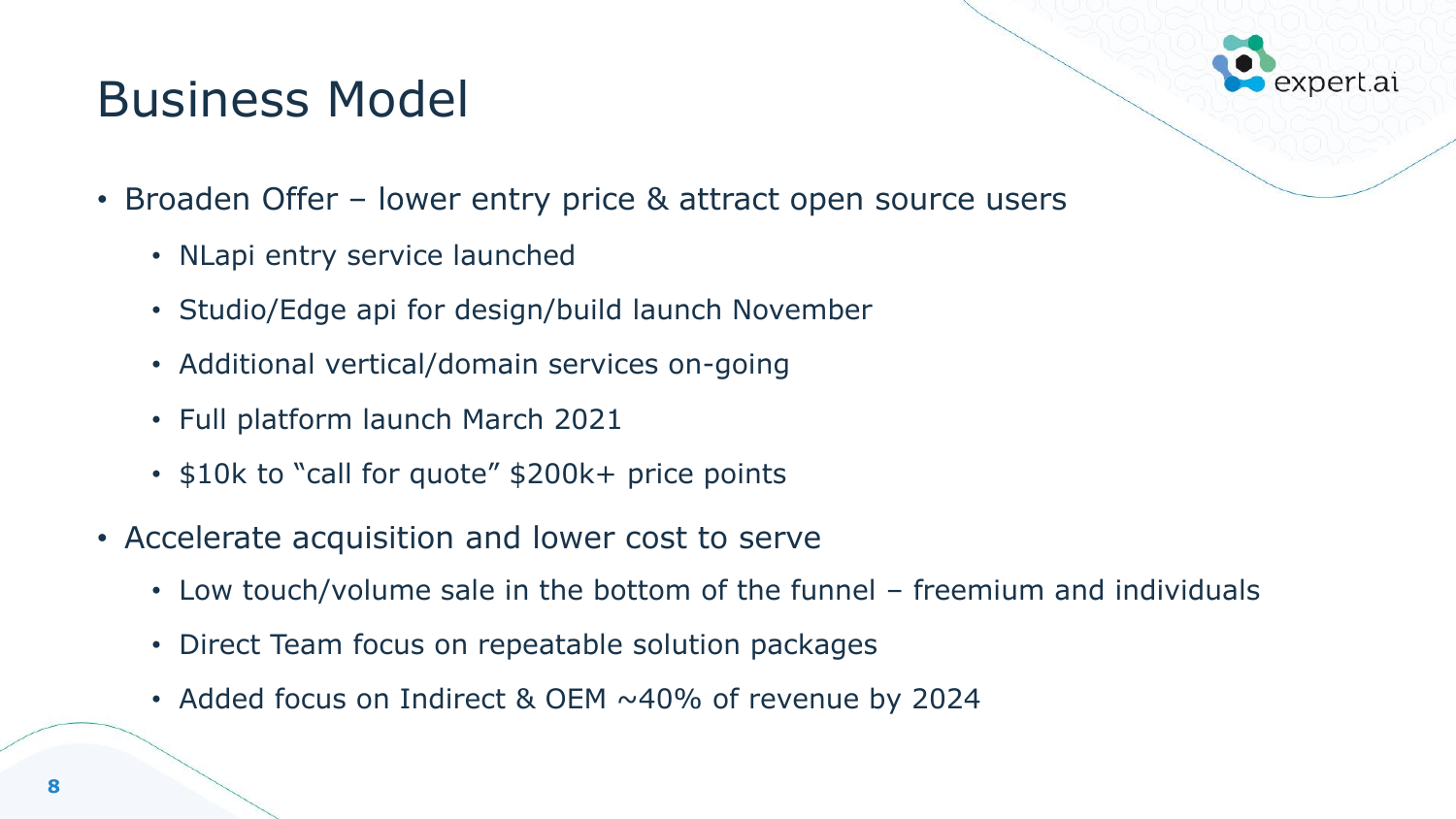

## **Product Led Model Accelerates Velocity & Expands Market**



**9**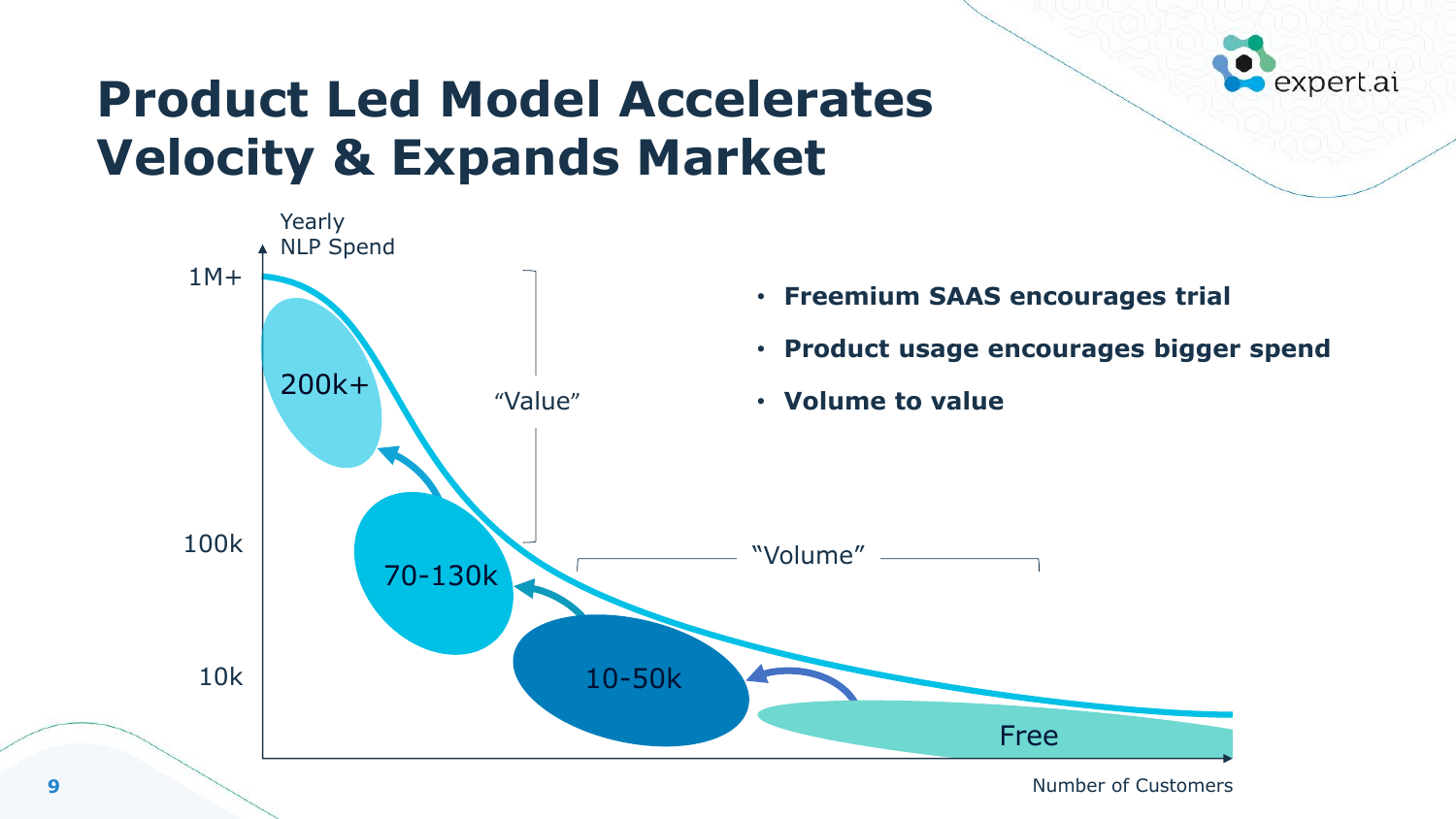## Growth Plan



- Invest in US sales and marketing 3X growth 2021 to 2024
- Double R&D team
- Drive recurring revenue with consumption pricing
	- Software gross margins  $\sim$  70%
	- Target NDR of 110%
	- Services < 20% of revenue by 2024
- Focus on core verticals and use cases for high-end value customers
- Offer OEM software NLU/NLP layer for stack
- Develop channel distribution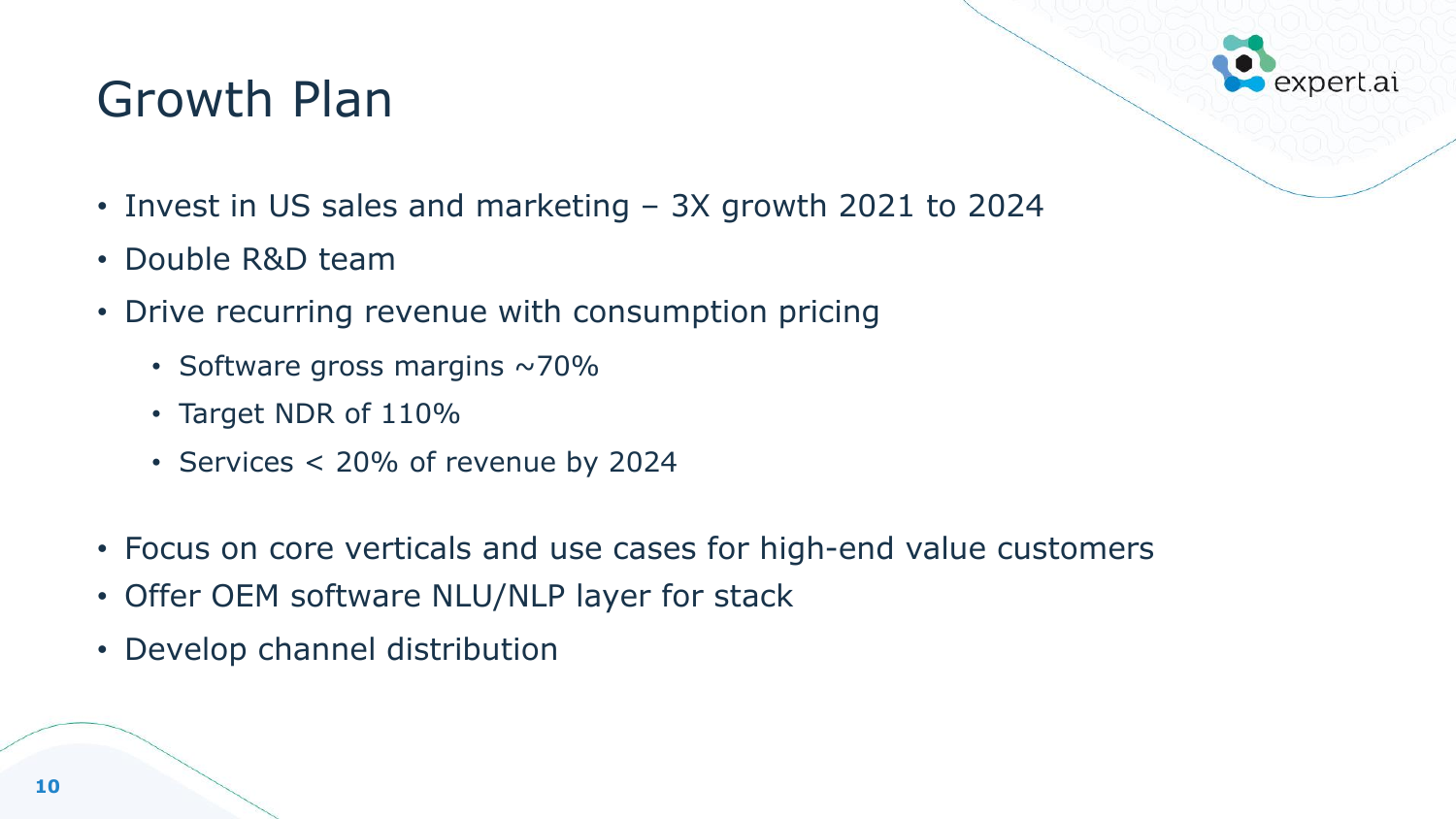# Growth Phasing



#### **2020 – Setting the stage**

- COVID impact 2020 revenue flat YoY
- Cloud NLapi, beta platform
- Hire C-team, ramp US sales & marketing
- $\cdot$  R&D team  $+30$

#### **2021-22 – Ramping growth**

- March full SaaS platform release
- US growth >100% YoY
- Community development
- OEM and channel expansion
- ~€23MM cash consumption

#### **2023-2024 – Rule of 40 growth/FCF**

- Free cash flow generation  $\sim \epsilon$ 8MM
- US >€56MM revenue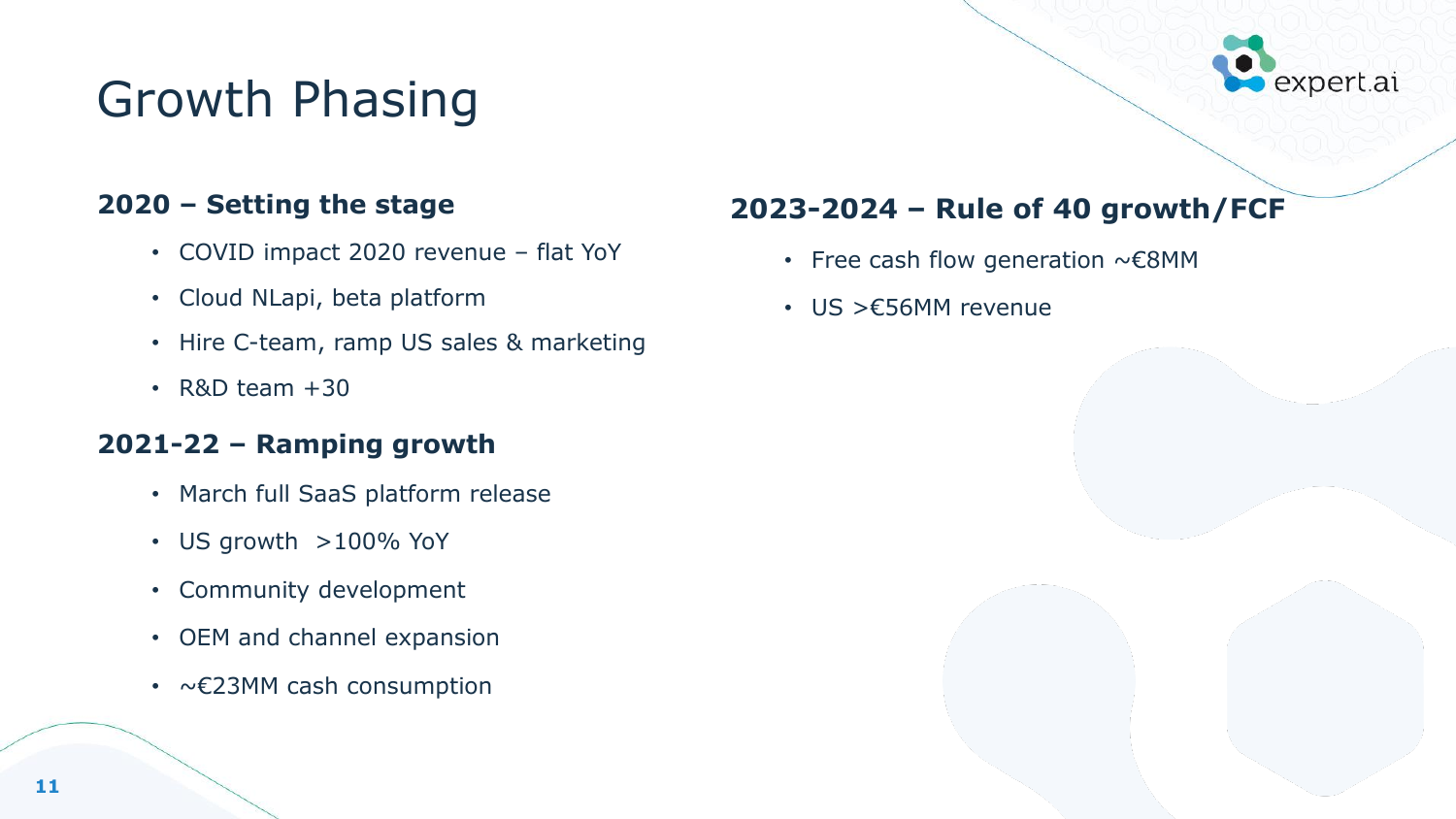### Revenue by Source



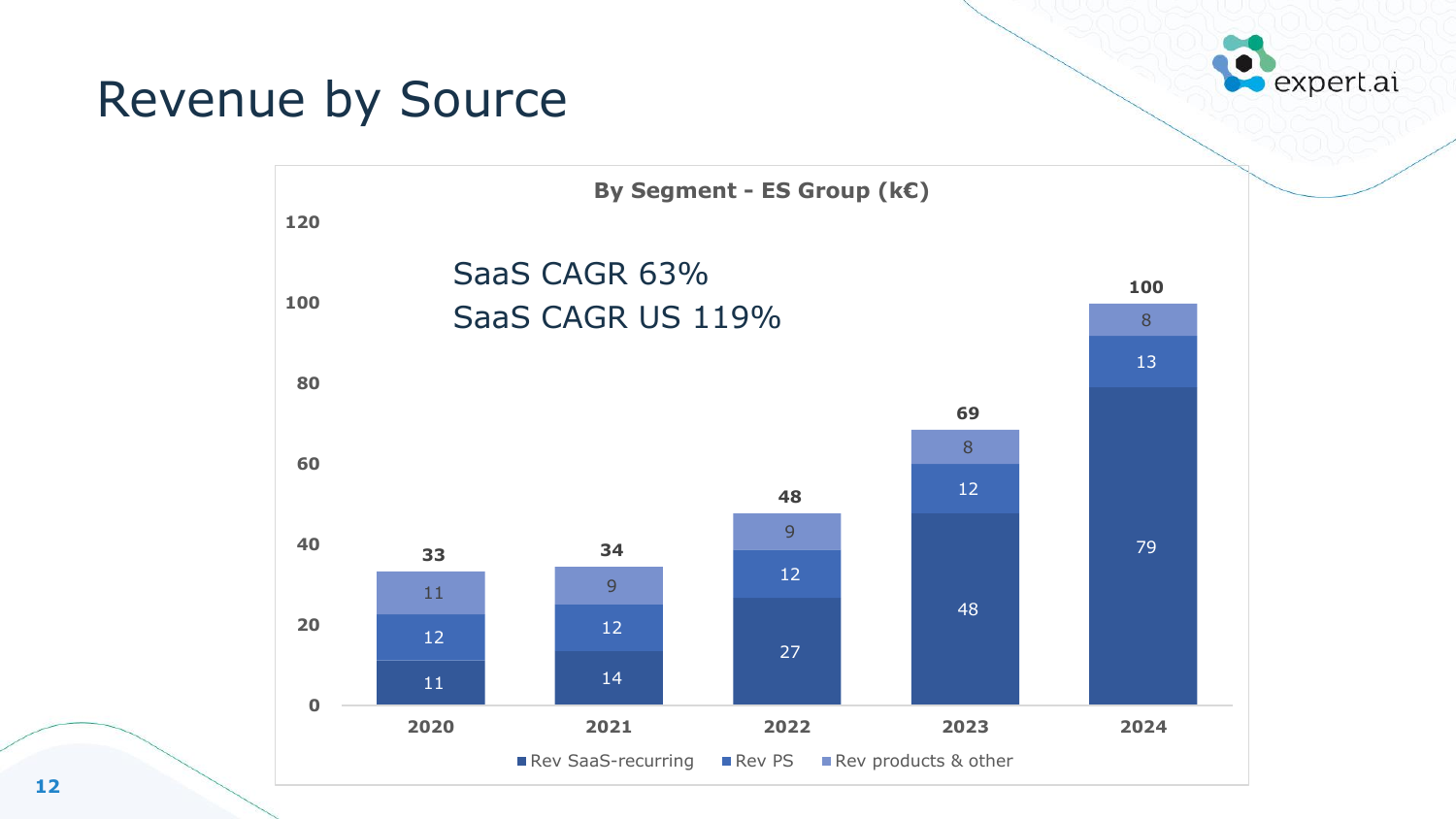### Revenue by Region